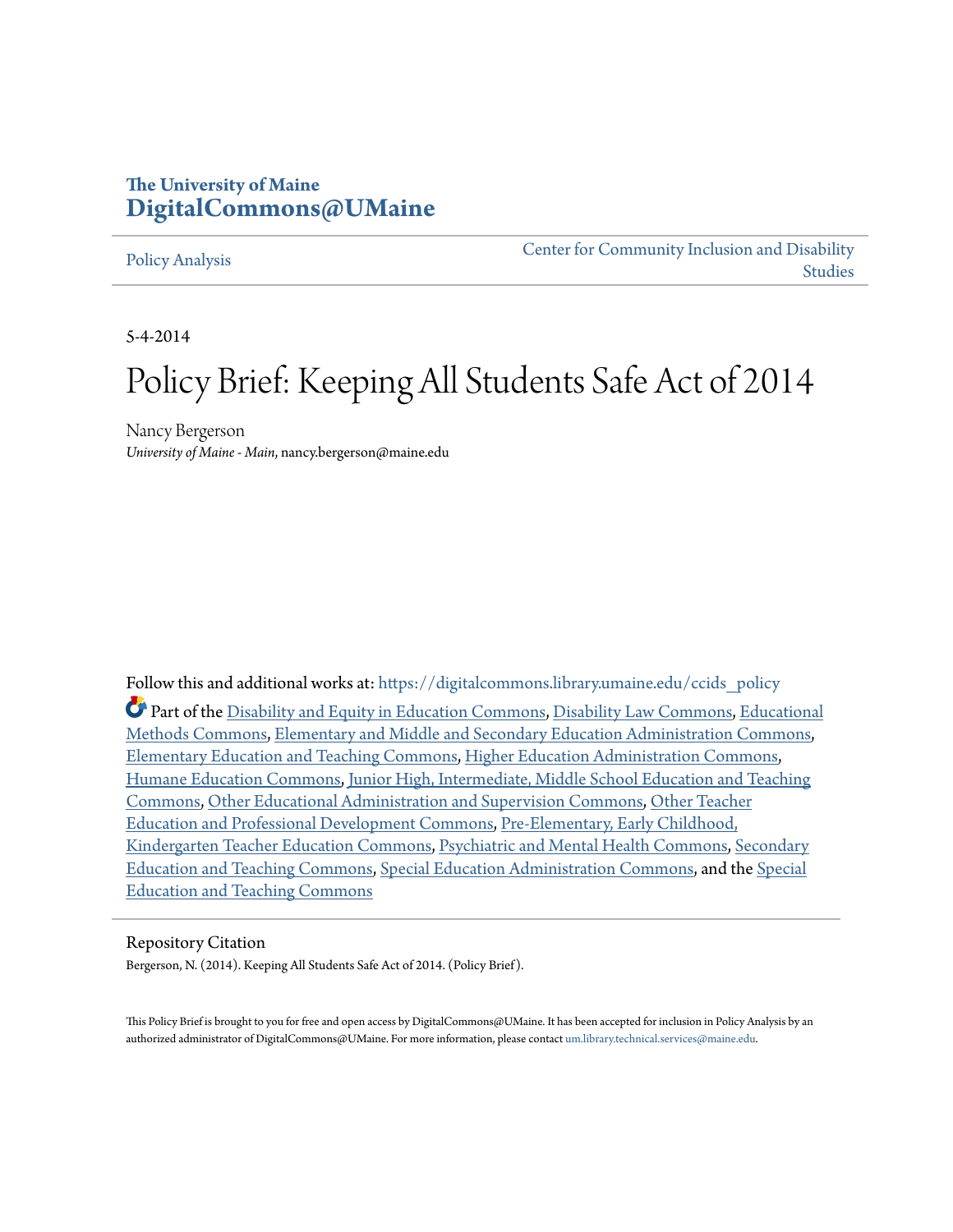

# POLICY BRIEF Keeping All Students Safe Act of 2014

**Nancy Bergerson, BUS; NH LEND Program Trainee 2013-14**

## Executive Summary

*Senator Harkin (D-IA), Senator Murphy (D-CT), Senator Baldwin (D-WI), and Senator Hirono (D-HI) introduced the Keeping All Students Safe Act (S.2036) in the Senate on Feb. 24, 2014. Rep. Miller (D-CA) introduced H.R. 1893 on May 9, 2013. The Act would produce limitations for the use of restraints in public and private schools. Currently, 19 states have no policies in place to address this issue. The law would require better training, monitoring and enforcement of these standards, as well as the collection of related data which would be available to the public. We are asking you to co-sponsor the Keeping All Students Safe Act.*

#### The Need to Federally Regulate Seclusion and Restraint:

It has been shown that seclusion and restraint fail as behavioral interventions. The March 2012 U.S. Department of Education Office of Civil Rights report states 70 percent of the total number of children restrained or secluded at school yearly have disabilities.<sup>1</sup> In testimony given before the Committee on Education and Labor in the House of Representatives, evidence was presented accounting for abuses and death of special needs students due to insufficient personnel training on restraint procedures, as well as the absence of monitoring and regulations.2

#### **History**

Though policies have been developed by individual states and territories, the Keeping All Students Safe Act is the first attempt to pass a federal law focused upon the use of seclusion and restraint in the nation's schools. The bill addresses the abuse of children with developmental disabilities whose behaviors may not clearly communicate their needs. Past documentation of abuses, some of which resulted in criminal convictions, illustrate the need for such legislation. 3

#### Deficiencies Associated with Current State Policies

- Currently, 32 states have laws regulating seclusion and restraint in schools for children with disabilities. Nineteen states have laws regulating this for all children. Even in these states, loopholes exist which weaken requirements and/or limitations.<sup>4</sup>
- Mechanical restraints which immobilize children using duct tape, nylon ties, rope and bungee cords are prohibited in 19 states for children with disabilities. Fifteen states prohibit this for all children.5
- Only 1 state bans seclusion entirely. Four states prohibit this for children with disabilities.<sup>6</sup>
- Many states lack laws limiting restraint to emergency situations in which physical harm may occur. Eighteen states currently limit this for children with disabilities. Fourteen states prohibit this practice for all children.7

6 Ibid.

<sup>1</sup> Civil Rights Data Collection (CRDC). (n.d.). Retrieved April 18, 2014, from https://autisticadvocacy.org/2012/07/asan-calls-for-swift-passage-of-keeping-all-students-safe-act/

<sup>2</sup> GAO-09-719T: Seclusions and restraints-selected cases of death and abuse at public and private schools and treatment centers: Testimony before the Committee on Education and Labor, House of Representatives, 111th Cong. 3 (2009) (testimony of Gregory D. Kutz).

<sup>3</sup> Abuse, restraints & seclusion in school - Wrightslaw.com. (2013, May 9). Retrieved April 24, 2014, from http://www.wrightslaw.com/info/restraint.legadv.htm

<sup>4</sup> Butler, J. (2014, January 20). How safe is the schoolhouse? An analysis of state seclusion and restraint laws and policies. Retrieved April 22, 2014, from http://www.autcom.org/pdf/HowSafeSchoolhouse.pdf

<sup>5</sup> Ibid.